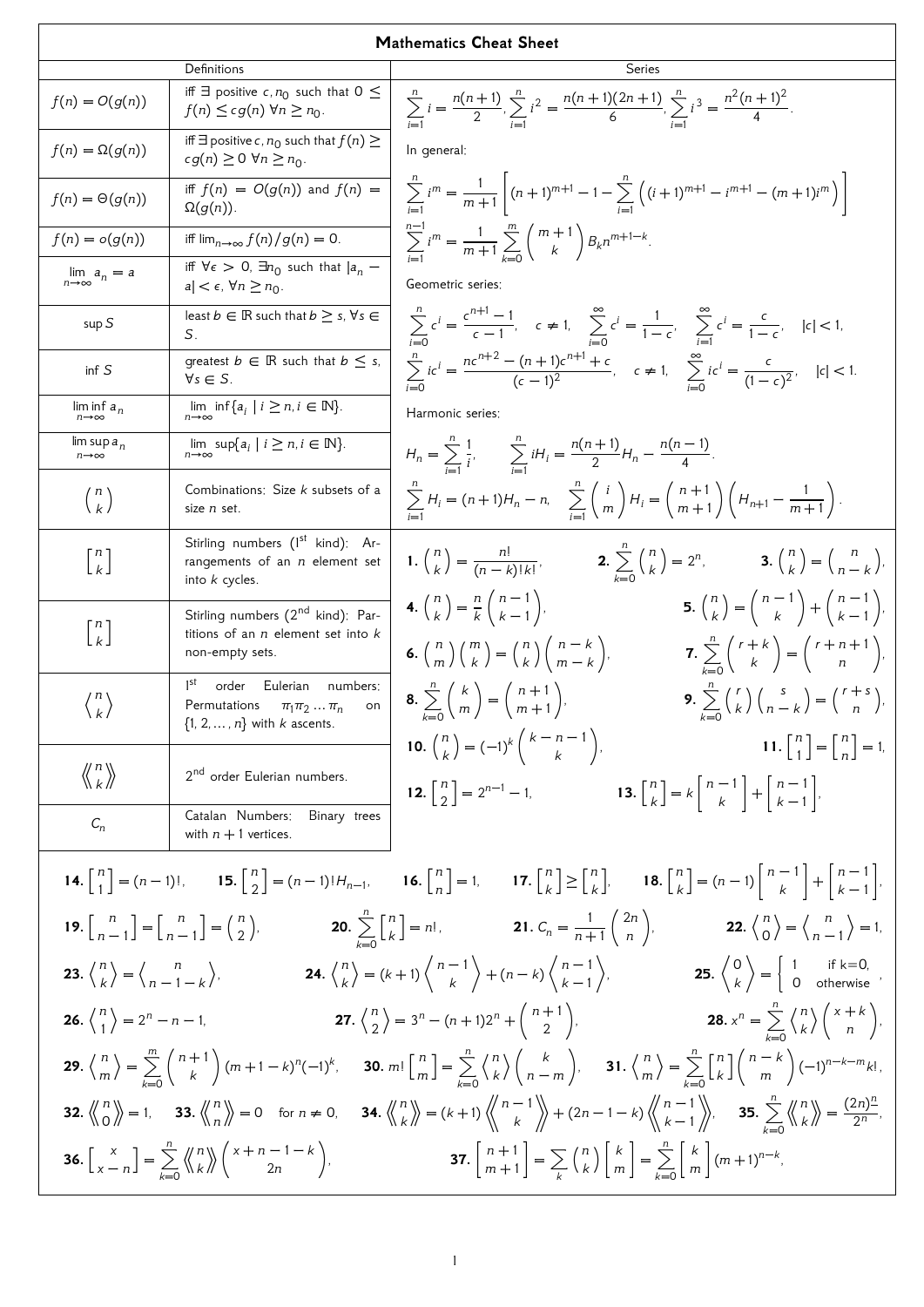| 38. $\begin{bmatrix} n+1 \\ m+1 \end{bmatrix} = \sum_{k} \begin{bmatrix} n \\ k \end{bmatrix} \begin{bmatrix} k \\ m \end{bmatrix} = \sum_{k=0}^{n} \begin{bmatrix} k \\ m \end{bmatrix} n^{\frac{n-k}{2}} = n! \sum_{k=0}^{n} \frac{1}{k!} \begin{bmatrix} k \\ m \end{bmatrix}$ .\n <th>39. <math>\begin{bmatrix} x \\ x-n \end{bmatrix} = \sum_{k=0}^{n} \begin{bmatrix} n \\ k \end{bmatrix} \begin{bmatrix} x+k \\ n-1 \end{bmatrix}</math>, <math>\begin{bmatrix} 1 \\ n-1 \end{bmatrix} = \sum_{k=0}^{n} \begin{bmatrix} n \\ k \end{bmatrix} n^{\frac{n-k}{2}} = \sum_{k=0}^{n} \begin{bmatrix} n \\ k \end{bmatrix} n^{\frac{n-k}{2}} = \sum_{k=0}^{n} \begin{bmatrix} n+1 \\ k+1 \end{bmatrix} \begin{bmatrix} k \\ m \end{bmatrix}</math>.\n<th>Every tree with <i>n</i> vertices has <math>\begin{bmatrix} n+1 \\ n \end{bmatrix} = \sum_{k=0}^{n} \begin{bmatrix} n+1 \\ k \end{bmatrix} \begin{bmatrix} k \\ m \end{bmatrix} = \sum_{k=0}^{n} \begin{bmatrix} n+1 \\ k+1 \end{bmatrix} \begin{bmatrix} k \\ m \end{bmatrix} = \sum_{k=0}^{n} \begin{bmatrix} n+1 \\ k+1 \end{bmatrix} \begin{bmatrix} k \\ m \end{bmatrix} \begin{bmatrix} -1)^{m-k},</math>\n<th>43. <math>\begin{bmatrix} m+n+1 \\ m \end{bmatrix} = \sum_{k=0}^{n} k(n+k) \begin{bmatrix} n+k \\ k \end{bmatrix}</math>, <math>\begin{bmatrix} n+1 \\ n \end{bmatrix} = \sum_{k=0}^{n} k(n+k) \begin{bmatrix} n-k \\ k \end{bmatrix}</math>, and equality holds only if every <math>\begin{bmatrix} n-1 \\ n-1 \end{bmatrix} = \sum_{k=0}^{n} \begin{bmatrix} m+n \\ k+1 \end{bmatrix} \begin{bmatrix} n \\ m \end{bmatrix} = \sum_{k=0}^{n} \begin{bmatrix} n+1 \\ k+1 \end{bmatrix} \begin{bmatrix} k \\ m \end{bmatrix</math></th></th></th> | 39. $\begin{bmatrix} x \\ x-n \end{bmatrix} = \sum_{k=0}^{n} \begin{bmatrix} n \\ k \end{bmatrix} \begin{bmatrix} x+k \\ n-1 \end{bmatrix}$ , $\begin{bmatrix} 1 \\ n-1 \end{bmatrix} = \sum_{k=0}^{n} \begin{bmatrix} n \\ k \end{bmatrix} n^{\frac{n-k}{2}} = \sum_{k=0}^{n} \begin{bmatrix} n \\ k \end{bmatrix} n^{\frac{n-k}{2}} = \sum_{k=0}^{n} \begin{bmatrix} n+1 \\ k+1 \end{bmatrix} \begin{bmatrix} k \\ m \end{bmatrix}$ .\n <th>Every tree with <i>n</i> vertices has <math>\begin{bmatrix} n+1 \\ n \end{bmatrix} = \sum_{k=0}^{n} \begin{bmatrix} n+1 \\ k \end{bmatrix} \begin{bmatrix} k \\ m \end{bmatrix} = \sum_{k=0}^{n} \begin{bmatrix} n+1 \\ k+1 \end{bmatrix} \begin{bmatrix} k \\ m \end{bmatrix} = \sum_{k=0}^{n} \begin{bmatrix} n+1 \\ k+1 \end{bmatrix} \begin{bmatrix} k \\ m \end{bmatrix} \begin{bmatrix} -1)^{m-k},</math>\n<th>43. <math>\begin{bmatrix} m+n+1 \\ m \end{bmatrix} = \sum_{k=0}^{n} k(n+k) \begin{bmatrix} n+k \\ k \end{bmatrix}</math>, <math>\begin{bmatrix} n+1 \\ n \end{bmatrix} = \sum_{k=0}^{n} k(n+k) \begin{bmatrix} n-k \\ k \end{bmatrix}</math>, and equality holds only if every <math>\begin{bmatrix} n-1 \\ n-1 \end{bmatrix} = \sum_{k=0}^{n} \begin{bmatrix} m+n \\ k+1 \end{bmatrix} \begin{bmatrix} n \\ m \end{bmatrix} = \sum_{k=0}^{n} \begin{bmatrix} n+1 \\ k+1 \end{bmatrix} \begin{bmatrix} k \\ m \end{bmatrix</math></th></th> | Every tree with <i>n</i> vertices has $\begin{bmatrix} n+1 \\ n \end{bmatrix} = \sum_{k=0}^{n} \begin{bmatrix} n+1 \\ k \end{bmatrix} \begin{bmatrix} k \\ m \end{bmatrix} = \sum_{k=0}^{n} \begin{bmatrix} n+1 \\ k+1 \end{bmatrix} \begin{bmatrix} k \\ m \end{bmatrix} = \sum_{k=0}^{n} \begin{bmatrix} n+1 \\ k+1 \end{bmatrix} \begin{bmatrix} k \\ m \end{bmatrix} \begin{bmatrix} -1)^{m-k},$ \n <th>43. <math>\begin{bmatrix} m+n+1 \\ m \end{bmatrix} = \sum_{k=0}^{n} k(n+k) \begin{bmatrix} n+k \\ k \end{bmatrix}</math>, <math>\begin{bmatrix} n+1 \\ n \end{bmatrix} = \sum_{k=0}^{n} k(n+k) \begin{bmatrix} n-k \\ k \end{bmatrix}</math>, and equality holds only if every <math>\begin{bmatrix} n-1 \\ n-1 \end{bmatrix} = \sum_{k=0}^{n} \begin{bmatrix} m+n \\ k+1 \end{bmatrix} \begin{bmatrix} n \\ m \end{bmatrix} = \sum_{k=0}^{n} \begin{bmatrix} n+1 \\ k+1 \end{bmatrix} \begin{bmatrix} k \\ m \end{bmatrix</math></th> | 43. $\begin{bmatrix} m+n+1 \\ m \end{bmatrix} = \sum_{k=0}^{n} k(n+k) \begin{bmatrix} n+k \\ k \end{bmatrix}$ , $\begin{bmatrix} n+1 \\ n \end{bmatrix} = \sum_{k=0}^{n} k(n+k) \begin{bmatrix} n-k \\ k \end{bmatrix}$ , and equality holds only if every $\begin{bmatrix} n-1 \\ n-1 \end{bmatrix} = \sum_{k=0}^{n} \begin{bmatrix} m+n \\ k+1 \end{bmatrix} \begin{bmatrix} n \\ m \end{bmatrix} = \sum_{k=0}^{n} \begin{bmatrix} n+1 \\ k+1 \end{bmatrix} \begin{bmatrix} k \\ m \end{bmatrix$ |
|----------------------------------------------------------------------------------------------------------------------------------------------------------------------------------------------------------------------------------------------------------------------------------------------------------------------------------------------------------------------------------------------------------------------------------------------------------------------------------------------------------------------------------------------------------------------------------------------------------------------------------------------------------------------------------------------------------------------------------------------------------------------------------------------------------------------------------------------------------------------------------------------------------------------------------------------------------------------------------------------------------------------------------------------------------------------------------------------------------------------------------------------------------------------------------------------------------------------------------------------------------------------------------------------------------------------------------------------------------------------------------------------------------------------------------------------------------------------------------------------------------------------------------------------------------------------------------------------------------------------------------------------------------------------------------------------------------------------------------|----------------------------------------------------------------------------------------------------------------------------------------------------------------------------------------------------------------------------------------------------------------------------------------------------------------------------------------------------------------------------------------------------------------------------------------------------------------------------------------------------------------------------------------------------------------------------------------------------------------------------------------------------------------------------------------------------------------------------------------------------------------------------------------------------------------------------------------------------------------------------------------------------------------------------------------------------------------------------------------------------------------------------------------------------------------------------------------------------------------------------------------------------------------------------------------------------------------------------------------------------------------------------------------------------------------------------------------------------------------------------------------------------------------|----------------------------------------------------------------------------------------------------------------------------------------------------------------------------------------------------------------------------------------------------------------------------------------------------------------------------------------------------------------------------------------------------------------------------------------------------------------------------------------------------------------------------------------------------------------------------------------------------------------------------------------------------------------------------------------------------------------------------------------------------------------------------------------------------------------------------------------------------------------------------------------------------------------------------------------------------|----------------------------------------------------------------------------------------------------------------------------------------------------------------------------------------------------------------------------------------------------------------------------------------------------------------------------------------------------------------------------------------------------------------------------------------------------------------------------------------------------|
|----------------------------------------------------------------------------------------------------------------------------------------------------------------------------------------------------------------------------------------------------------------------------------------------------------------------------------------------------------------------------------------------------------------------------------------------------------------------------------------------------------------------------------------------------------------------------------------------------------------------------------------------------------------------------------------------------------------------------------------------------------------------------------------------------------------------------------------------------------------------------------------------------------------------------------------------------------------------------------------------------------------------------------------------------------------------------------------------------------------------------------------------------------------------------------------------------------------------------------------------------------------------------------------------------------------------------------------------------------------------------------------------------------------------------------------------------------------------------------------------------------------------------------------------------------------------------------------------------------------------------------------------------------------------------------------------------------------------------------|----------------------------------------------------------------------------------------------------------------------------------------------------------------------------------------------------------------------------------------------------------------------------------------------------------------------------------------------------------------------------------------------------------------------------------------------------------------------------------------------------------------------------------------------------------------------------------------------------------------------------------------------------------------------------------------------------------------------------------------------------------------------------------------------------------------------------------------------------------------------------------------------------------------------------------------------------------------------------------------------------------------------------------------------------------------------------------------------------------------------------------------------------------------------------------------------------------------------------------------------------------------------------------------------------------------------------------------------------------------------------------------------------------------|----------------------------------------------------------------------------------------------------------------------------------------------------------------------------------------------------------------------------------------------------------------------------------------------------------------------------------------------------------------------------------------------------------------------------------------------------------------------------------------------------------------------------------------------------------------------------------------------------------------------------------------------------------------------------------------------------------------------------------------------------------------------------------------------------------------------------------------------------------------------------------------------------------------------------------------------------|----------------------------------------------------------------------------------------------------------------------------------------------------------------------------------------------------------------------------------------------------------------------------------------------------------------------------------------------------------------------------------------------------------------------------------------------------------------------------------------------------|

Master method:

 $T(n) = aT(n/b) + f(n), \quad a \ge 1, b > 1$ If  $\exists \epsilon > 0$  such that  $f(n) = O(n^{\log_b a - \epsilon})$ then  $T(n) = \Theta(n^{\log_b a}).$ 

If 
$$
f(n) = \Theta(n^{\log_b a})
$$
 then

$$
T(n) = \Theta(n^{\log_b a} \log_2 n).
$$

If  $\exists \epsilon > 0$  such that  $f(n) = \Omega(n^{\log_b a + \epsilon})$ , and  $\exists c < 1$  such that  $af(n/b) \leq cf(n)$  for large  $n$ , then

$$
T(n) = \Theta(f(n)).
$$

Substitution (example): Consider the following recurrence

$$
T_{i+1} = 2^{2^i} \cdot T_i^2, \quad T_1 = 2.
$$

Note that  $T_i$  is always a power of two. Let  $t_i = \log_2 T_i$ . Then we have

$$
t_{i+1} = 2^i + 2t_i, \quad t_1 = 1.
$$

Let  $u_i = t_i/2^i$ . Dividing both sides of the previous equation by  $2^{i+1}$  we get

$$
\frac{t_{i+1}}{2^{i+1}} = \frac{2^i}{2^{i+1}} + \frac{t_i}{2^i}.
$$

Substituting we find

$$
u_{i+1} = \frac{1}{2} + u_i, \qquad u_1 = \frac{1}{2},
$$

which is simply  $u_i = i/2$ . So we find that

 $T_i$  has the closed form  $T_i = 2^{i2^{i-1}}$ . Summing factors (example): Consider the following recurrence

$$
T(n) = 3T(n/2) + n, \quad T(1) = 1.
$$

Rewrite so that all terms involving  $T$  are on the left side

$$
T(n) - 3T(n/2) = n.
$$

Now expand the recurrence, and choose a factor which makes the left side "telescope"

# $1(T(n) - 3T(n/2) = n)$  $3(T(n/2) - 3T(n/4) = n/2)$  $\pm$   $\pm$   $\pm$   $\pm$

$$
3^{\log_2 n - 1}(T(2) - 3T(1) = 2)
$$
  
Let  $m = \log_2 n$ . Summing the left

ide we get  $T(n)-3^mT(1) = T(n)-3^m = T(n)-n^k$  where  $k = \log_2 3 \approx 1.58496$ . Summing the right side we get

$$
\sum_{i=0}^{m-1} \frac{n}{2^i} 3^i = n \sum_{i=0}^{m-1} \left(\frac{3}{2}\right)^i.
$$

Let 
$$
c = \frac{3}{2}
$$
. Then we have  
\n
$$
n \sum_{i=0}^{m-1} c^i = n \left( \frac{c^m - 1}{c - 1} \right)
$$
\n
$$
= 2n(c^{\log_2 n} - 1)
$$
\n
$$
= 2n(c^{(k-1)\log_c n} - 1)
$$
\n
$$
= 2n^k - 2n,
$$

and so  $T(n) = 3n^k - 2n$ . Full history recurrences can often be changed to limited history ones (example): Consider

$$
T_i = 1 + \sum_{j=0}^{i-1} T_j, \quad T_0 = 1.
$$

Note that

$$
T_{i+1} = 1 + \sum_{j=0}^{i} T_j.
$$

Subtracting we find

$$
T_{i+1} - T_i = 1 + \sum_{j=0}^{i} T_j - 1 - \sum_{j=0}^{i-1} T_j
$$
  
=  $T_i$ .

.

And so 
$$
T_{i+1} = 2T_i = 2^{i+1}
$$

Generating functions:

- . Multiply both sides of the equation by  $x^i$ .
- 2. Sum both sides over all  $i$  for which the equation is valid.
- 3. Choose a generating function  $G(x)$ . Usually  $G(x) = \sum_{i=0}^{\infty} x^i g_i$ .
- . Rewrite the equation in terms of the generating function  $G(x)$ .
- 5. Solve for  $G(x)$ .

6. The coefficient of  $x^i$  in  $G(x)$  is  $g_i$ . Example:

$$
g_{i+1} = 2g_i + 1, \quad g_0 = 0.
$$

Multiply and sum:

$$
\sum_{i\geq 0} g_{i+1}x^i = \sum_{i\geq 0} 2g_i x^i + \sum_{i\geq 0} x^i.
$$

We choose  $G(x) = \sum_{i \geq 0} x^i g_i$ . Rewrite in terms of  $G(x)$ :

$$
\frac{G(x)-g_0}{x}=2G(x)+\sum_{i\geq 0}x^i.
$$

Simplify:

$$
\frac{G(x)}{x} = 2G(x) + \frac{1}{1-x}.
$$
  
Solve for  $G(x)$ :  

$$
G(x) = \frac{x}{(1-x)(1-2x)}.
$$

Expand this using partial fractions:

$$
G(x) = x \left( \frac{2}{1 - 2x} - \frac{1}{1 - x} \right)
$$
  
=  $x \left( 2 \sum_{i \ge 0} 2^i x^i - \sum_{i \ge 0} x^i \right)$   
=  $\sum_{i \ge 0} (2^{i+1} - 1) x^{i+1}$ .  
So  $g_i = 2^i - 1$ .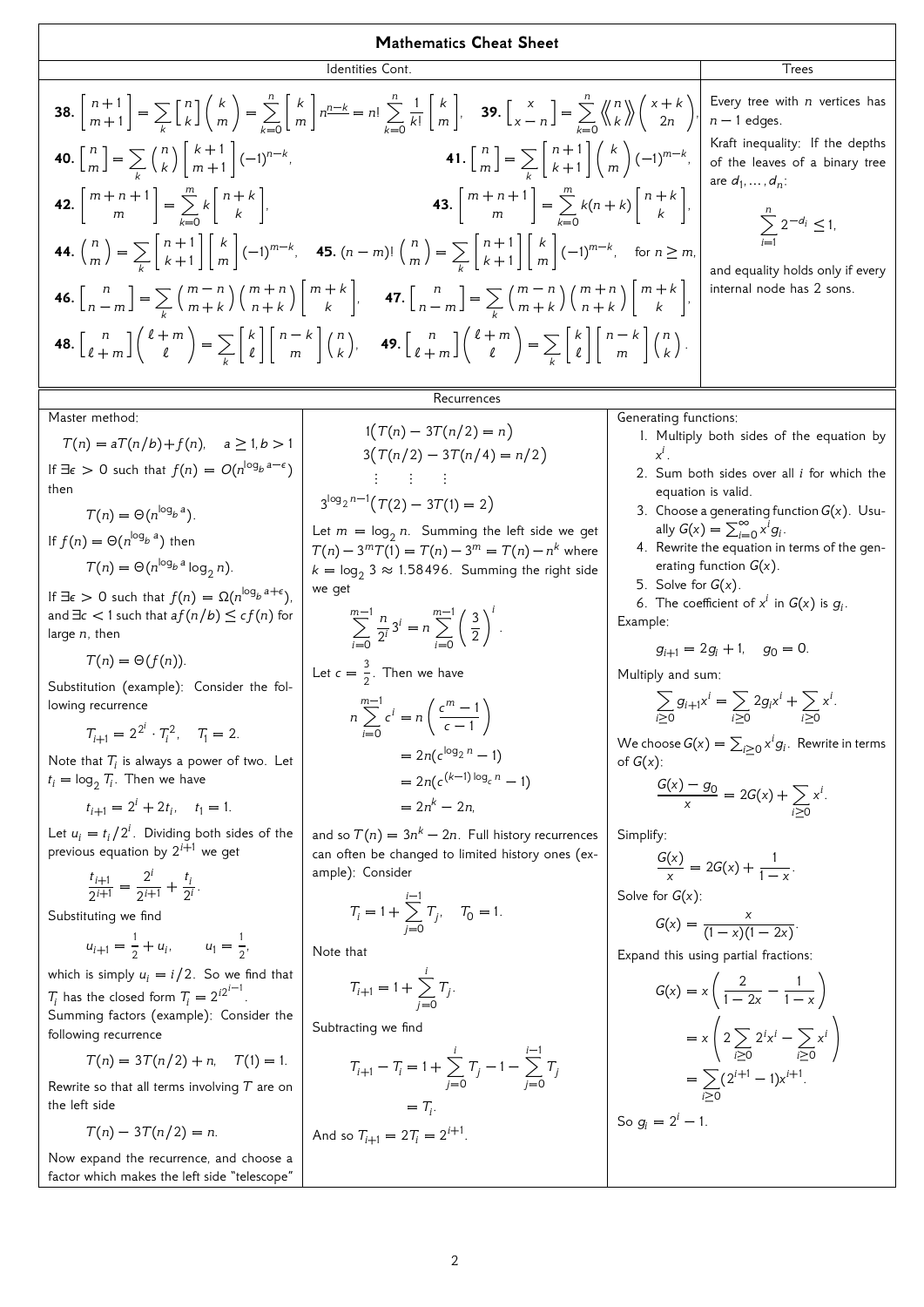| <b>Mathematics Cheat Sheet</b>      |                           |                      |                                                                                                                                                          |                                                                                                              |
|-------------------------------------|---------------------------|----------------------|----------------------------------------------------------------------------------------------------------------------------------------------------------|--------------------------------------------------------------------------------------------------------------|
|                                     | $\pi \approx 3,14159$ ,   | $e \approx 2,71828,$ | $\gamma \approx 0.57721$ ,                                                                                                                               | $\phi = \frac{1+\sqrt{5}}{2} \approx 1,61803,$ $\hat{\phi} = \frac{1-\sqrt{5}}{2} \approx -0,61803$          |
| $\mathbf{i}$                        | $2^{i}$                   | $P_i$                | General                                                                                                                                                  | Probability                                                                                                  |
| 1                                   | 2                         | 2                    | Bernoulli Numbers $(B_i = 0, \text{ odd } i \neq 1)$ :                                                                                                   | Continuous distributions:                                                                                    |
| 2                                   | 4                         | 3                    | $B_0 = 1, B_1 = -\frac{1}{2}, B_2 = \frac{1}{6}, B_4 = -\frac{1}{30},$                                                                                   | Ιf                                                                                                           |
| 3                                   | 8                         | 5                    | $B_6 = \frac{1}{42}$ , $B_8 = -\frac{1}{30}$ , $B_{10} = \frac{3}{66}$ .                                                                                 | $\mathbb{P}[a < X < b] = \int^{b} p(x) dx$                                                                   |
| 4                                   | 16                        | 7                    |                                                                                                                                                          | then $p$ is the probability density function of $X$ . If                                                     |
| 5                                   | 32                        | 11                   | Change of base, quadratic formula:                                                                                                                       | $\mathbb{P}[X \le a] = P(a),$<br>then $P$ is the distribution function of $X$ . If $P$ and $p$               |
| 6                                   | 64                        | 13                   | $\log_b x = \frac{\log_a x}{\log_b b}, \qquad \frac{-b \pm \sqrt{b^2 - 4ac}}{2a}.$                                                                       | both exist then                                                                                              |
| 7                                   | 128                       | 17                   | Euler's number e:                                                                                                                                        | $P(a) = \int_{a}^{a} p(x) dx.$                                                                               |
| 8                                   | 256                       | 19                   |                                                                                                                                                          | Expectation:                                                                                                 |
| 9                                   | 512                       | 23                   | $e = 1 + \frac{1}{2} + \frac{1}{6} + \frac{1}{24} + \frac{1}{120} + \cdots$                                                                              | If $X$ is discrete                                                                                           |
| 10                                  | 1024                      | 29                   | $\lim_{n\to\infty} \left(1+\frac{x}{n}\right)^n = e^x.$                                                                                                  | $\mathbb{E}[g(X)] = \sum_{x} g(x) \mathbb{P}[X=x].$                                                          |
| H                                   | 2048                      | 31                   | $\left(1+\frac{1}{a}\right)^n < e < \left(1+\frac{1}{a}\right)^{n+1}$ .                                                                                  | If $X$ continuous then                                                                                       |
| 12                                  | 4096                      | 37                   | $\left(1+\frac{1}{n}\right)^n = e - \frac{e}{2n} + \frac{11e}{24n^2} - O\left(\frac{1}{n^3}\right).$                                                     | $\mathbb{E}[g(X)] = \int_{-\infty}^{\infty} g(x)p(x) dx = \int_{-\infty}^{\infty} g(x) dP(x).$               |
| 13                                  | 8192                      | 41                   |                                                                                                                                                          | Variance, standard deviation:                                                                                |
| 14                                  | 16384                     | 43                   | Harmonic numbers:                                                                                                                                        | $Var[X] = E[X^2] - E[X]^2$                                                                                   |
| 15                                  | 32768                     | 47                   | 1, $\frac{3}{2}$ , $\frac{11}{6}$ , $\frac{25}{12}$ , $\frac{137}{60}$ , $\frac{49}{20}$ , $\frac{363}{140}$ , $\frac{761}{280}$ , $\frac{7129}{2520}$ , | $\sigma = \sqrt{\text{Var}[X]}$                                                                              |
| 16                                  | 65536                     | 53                   | $\ln n < H_n < \ln n + 1$ ,                                                                                                                              | For events $A$ and $B$ :                                                                                     |
| 17                                  | 131072                    | 59                   |                                                                                                                                                          | $P[A \vee B] = P[A] + P[B] - P[A \& B]$                                                                      |
| 18                                  | 262144                    | 61                   | $H_n = \ln n + \gamma + O\left(\frac{1}{n}\right).$                                                                                                      | $P[A \& B] = P[A] \cdot P[B],$                                                                               |
| 19                                  | 524 288                   | 67                   | Factorial, Stirling's approximation:                                                                                                                     | iff $A$ and $B$ are independent.                                                                             |
| 20                                  | 1048576                   | 71                   | 1, 2, 6, 24, 120, 720, 5040, 40320, 362880,                                                                                                              | $P[A B] = \frac{P[A \& B]}{P[B]}$                                                                            |
| 21                                  | 2097152                   | 73                   | $n! = \sqrt{2\pi n} \left(\frac{n}{e}\right)^n \left(1 + \Theta\left(\frac{1}{n}\right)\right).$                                                         |                                                                                                              |
| 22                                  | 4 194 304                 | 79                   | Ackermann's function and inverse:                                                                                                                        | For random variables $X$ and $Y$ :                                                                           |
| 23                                  | 8388608                   | 83                   | $a(i, j) = \begin{cases} 2^{j} & i = 1 \\ a(i - 1, 2) & j = 1 \end{cases}$                                                                               | $E[X \cdot Y] = E[X] \cdot E[Y]$                                                                             |
| 24                                  | 16777216                  | 89                   | $a(i-1, a(i, j-1))$ i,j $\geq 2$                                                                                                                         | if $X$ and $Y$ are independent.<br>$E[X + Y] = E[X] + E[Y],$                                                 |
| 25                                  | 33 554 432                | 97                   | $\alpha(i) = \min\{j \mid a(j, j) \geq i\}.$                                                                                                             | $\mathbb{E}[\epsilon X] = \epsilon \mathbb{E}[X].$                                                           |
| 26                                  | 67 108 864                | 101                  |                                                                                                                                                          | Bayes' theorem:                                                                                              |
| 27                                  | 134 217 7 28              | 103                  |                                                                                                                                                          |                                                                                                              |
| 28                                  | 268 435 456               | 107                  | Binomial distribution:                                                                                                                                   | $\mathbb{P}[A_i B] = \frac{\mathbb{P}[B A_i]\mathbb{P}[A_i]}{\sum_{i=1}^n \mathbb{P}[A_i]\mathbb{P}[B A_i]}$ |
| 29<br>30                            | 536 870 912<br>1073741824 | 109<br>113           | $\mathbb{P}[X = k] = {n \choose k} p^k q^{n-k}, \qquad q = 1 - p$                                                                                        | Inclusion-exclusion:                                                                                         |
| 31                                  | 2147483648                | 127                  | $\mathbb{E}[X] = \sum_{k=1}^{n} k {n \choose k} p^k q^{n-k} = np.$                                                                                       |                                                                                                              |
| 32                                  | 4294967296                | 131                  |                                                                                                                                                          | $\mathbb{P}\left[\bigvee_{i=1}^{n} X_i\right] = \sum_{i=1}^{n} \mathbb{P}[X_i] +$                            |
|                                     | Pascal's Triangle         |                      | Poisson distribution:                                                                                                                                    |                                                                                                              |
|                                     |                           |                      | $\mathbb{P}[X = k] = \frac{e^{-\lambda} \lambda^{k}}{k!}, \quad \mathbb{E}[X] = \lambda.$                                                                | $\sum_{k=0}^n (-1)^{k+1} \sum_{i_1 < \cdots < i_k} \mathbb{P} \Big[ \bigwedge_{i=1}^k X_{i_j} \Big].$        |
| 11                                  |                           |                      | Normal (Gaussian) distribution:                                                                                                                          | Moment inequalities:                                                                                         |
| 121                                 |                           |                      | $p(x) = \frac{1}{\sqrt{2\pi}\sigma}e^{-(x-\mu)^2/2\sigma^2}$ , $\mathbb{E}[X] = \mu$ .                                                                   | $\mathbb{P}[ X  \ge \lambda \mathbb{E}[X]] \le \frac{1}{\lambda}$                                            |
| 1331                                |                           |                      | The "coupon collector": We are given a random                                                                                                            | $\mathbb{P}\left[  X - \mathbb{E}[X]  \geq \lambda \cdot \sigma \right] \leq \frac{1}{\lambda^2}.$           |
| 14641                               |                           |                      | coupon each day, and there are $n$ different types of<br>coupons. The distribution of coupons is uniform.                                                | Geometric distribution:                                                                                      |
| 15 10 10 5 1                        |                           |                      | The expected number of days to pass before we to                                                                                                         | $P[X = k] = pq^{k-1}, \quad q = 1-p,$                                                                        |
| 1615201561<br>17 21 35 35 21 7 1    |                           |                      | collect all $n$ types is                                                                                                                                 |                                                                                                              |
| 18 28 56 70 56 28 8 1               |                           |                      | $nH_n$ .                                                                                                                                                 | $\mathbb{E}[X] = \sum_{k=1}^{\infty} k p q^{k-1} = \frac{1}{p}.$                                             |
| 193684126126843691                  |                           |                      |                                                                                                                                                          |                                                                                                              |
| 1 10 45 120 210 252 210 120 45 10 1 |                           |                      |                                                                                                                                                          |                                                                                                              |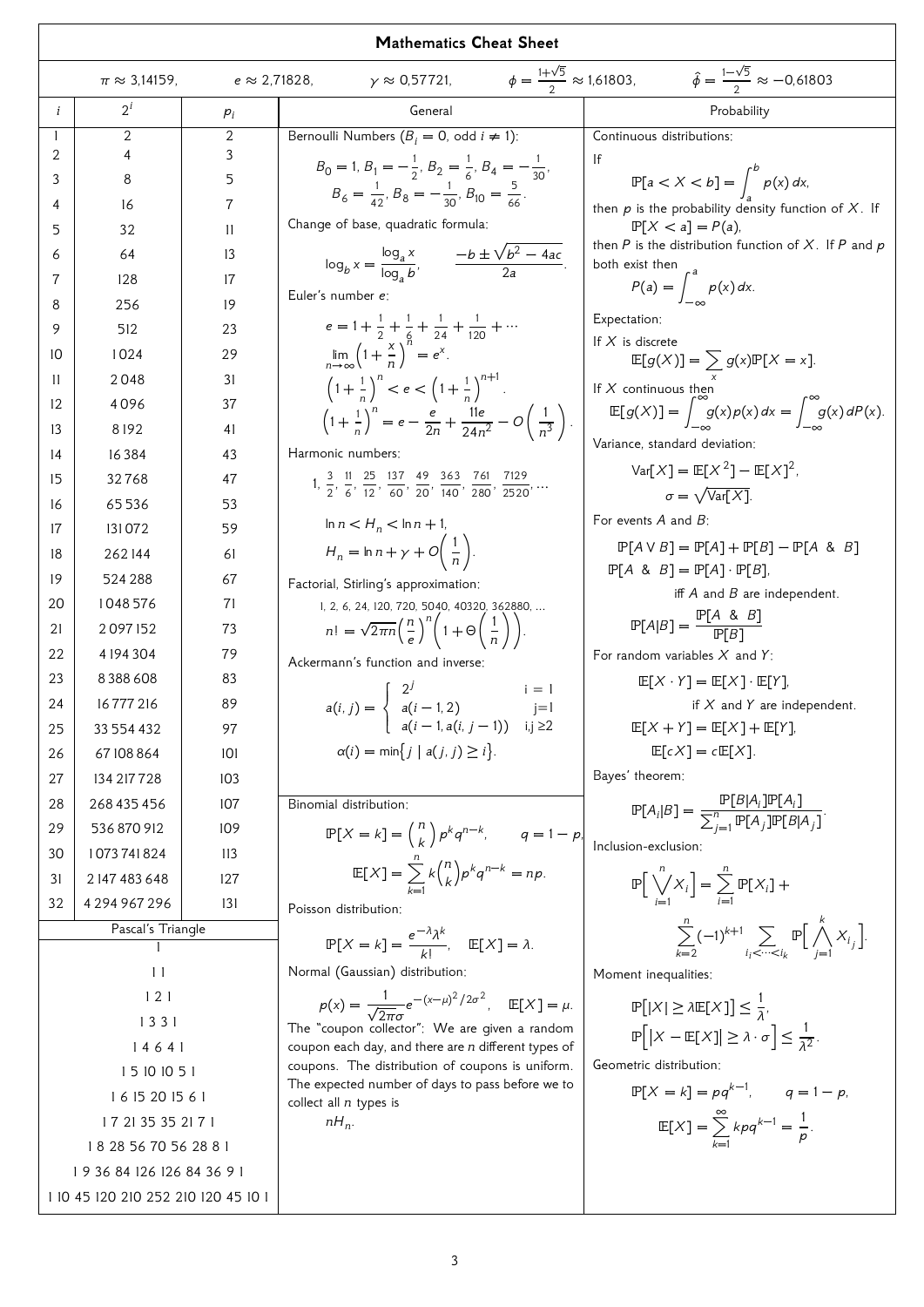Trigonometry



Pythagorean theorem:

$$
C2 = A2 + B2.
$$
  
Definitions:  

$$
\sin a = A/C, \cos a = B/C,
$$

$$
\csc a = C/A, \sec a = C/B,
$$

Area, radius of inscribed circle:

$$
\frac{1}{2}AB, \quad \frac{AB}{A+B+C}.
$$

Identities:

$$
\sin x = \frac{1}{\csc x}, \qquad \cos x = \frac{1}{\sec x},
$$
\n
$$
\tan x = \frac{1}{\cot x}, \qquad \sin^2 x + \cos^2 x = 1,
$$
\n
$$
1 + \tan^2 x = \sec^2 x, \qquad 1 + \cot^2 x = \csc^2 x,
$$
\n
$$
\sin x = \cos(\frac{\pi}{2} - x), \qquad \sin x = \sin(\pi - x),
$$
\n
$$
\cos x = -\cos(\pi - x), \qquad \tan x = \cot(\frac{\pi}{2} - x),
$$
\n
$$
\cot x = -\cot(\pi - x), \qquad \csc x = \cot \frac{x}{2} - \cot x,
$$
\n
$$
\sin(x \pm y) = \sin x \cos y \pm \cos x \sin y,
$$
\n
$$
\cos(x \pm y) = \cos x \cos y \mp \sin x \sin y,
$$
\n
$$
\tan(x \pm y) = \frac{\tan x \pm \tan y}{1 \mp \tan x \tan y},
$$
\n
$$
\cot(x \pm y) = \frac{\cot x \cot y \mp 1}{\cot x \pm \cot y},
$$
\n
$$
\sin 2x = 2 \sin x \cos x, \qquad \sin 2x = \frac{2 \tan x}{1 + \tan^2 x},
$$
\n
$$
\cos 2x = \cos^2 x - \sin^2 x, \qquad \cos 2x = 2 \cos^2 x - 1,
$$
\n
$$
\cos 2x = 1 - 2 \sin^2 x, \qquad \cos 2x = \frac{1 - \tan^2 x}{1 + \tan^2 x},
$$
\n
$$
\tan 2x = \frac{2 \tan x}{1 - \tan^2 x}, \qquad \cot 2x = \frac{\cot^2 x - 1}{2 \cot x},
$$
\n
$$
\sin(x + y) \sin(x - y) = \sin^2 x - \sin^2 y,
$$
\n
$$
\cos(x + y) \cos(x - y) = \cos^2 x - \sin^2 y.
$$
\nEuler's equation:\n
$$
e^{ix} = \cos x + i \sin x, \qquad e^{i\pi} + 1 = 0.
$$
\n
$$
\sqrt{2.02 \text{ } \textcircled{1994} - 2002 \text{ by Steve Seiden}
$$
\n
$$
\text{seiden} \textcircled{2018}, \text{port to �
$$

tex.support@sourire.ch

**Matrices** Multiplication:  $C = A \cdot B, \quad c_{i,j} =$  $\overline{r}$ ∑  $k=1$  $a_{i,k}b_{k,j}$ . Determinants:  $\det A \neq 0$  iff A is non-singular.  $\det A \cdot B = \det A \cdot \det B$ ,  $\det A = \sum$  $\overline{\pi}$  $\overline{ }$ ∏  $i=1$  $sign(\pi)a_{i,\pi(i)}$ .  $2 \times 2$  and  $3 \times 3$  determinant:  $\begin{bmatrix} a & b \\ c & d \end{bmatrix}$  = ad – bc,  $\lceil$ ⎢ ⎣ a b c  $d$  e f g h i ⎤ ⎥ ⎦  $= g \begin{bmatrix} b & c \\ e & f \end{bmatrix} - h \begin{bmatrix} a & c \\ d & f \end{bmatrix} + i \begin{bmatrix} a & b \\ d & e \end{bmatrix}$  $= aei + bfg + cdh - ceg - fha - ibd$ Permanents:  $\mathsf{perm}\, A = \sum$  $\overline{\pi}$  $\overline{r}$ ∏  $i=1$  $a_{i,\pi(i)}$ . Hyperbolic Functions Definitions:  $\sinh x = \frac{e^{x} - e^{-x}}{2}$  $\frac{e^{-x}}{2-x}$ , cosh  $x = \frac{e^{-x}}{2}$  $x_+e^{-x}$ 2 ,  $\tanh x = \frac{e^{x} - e^{-x}}{x - x}$  $e^{\frac{x}{e^x-e^{-x}}},$  csch  $x = \frac{1}{\sinh}$  $sinh x$ ,  $sech x = \frac{1}{\cosh x}, \quad coth x = \frac{1}{\tan x}$  $\frac{1}{\tanh x}$ . dentities:  $\cosh^2 x - \sinh^2 x = 1,$   $\tanh^2 x + \operatorname{sech}^2 x = 1,$  $\coth^2 x - \csch^2$  $sinh(-x) = - \sinh x$  $cosh(-x) = cosh x,$  tanh $(-x) = -tanh x,$  $sinh(x + y) = sinh x \cosh y + \cosh x \sinh y$ ,  $cosh(x + y) = cosh x cosh y + sinh x sinh y,$  $sinh 2x = 2 sinh x cosh x$ ,  $\cosh 2x = \cosh^2 x + \sinh^2 x$ ,  $\cosh x + \sinh x = e^x$  $\cosh x - \sinh x = e^{-x}$ , ,  $(\cosh x + \sinh x)^n = \cosh nx + \sinh nx$ ,  $n \in \mathbb{Z}$ ,  $2 \sinh^2 \frac{x}{2} = \cosh x - 1$ ,  $2 \cosh^2 \frac{x}{2} = \cosh x + 1$  $\theta$  sin  $\theta$  cos  $\theta$  tan  $\theta$ 0 0 1 0  $\pi$ 6 1 2 √3 2 √3  $\overline{3}$  $\pi$ 4  $\sqrt{2}$ 2  $\sqrt{2}$ 2 1  $\pi$ 3 √3 2 1 2  $\sqrt{3}$ in mathematics you don't understand things, you just get used to them. – J. von Neumann

More Trig.  
\n
$$
\begin{array}{ccc}\nC & & & \\
A & & & \\
A & & & \\
C & & & B\n\end{array}
$$
\nLaw of cosines:

\n
$$
c^2 = a^2 + b^2 - 2ab \cos C.
$$
\nArea:

\n
$$
A = \frac{1}{2}hc,
$$

$$
= \frac{1}{2}ab\sin C,
$$
  

$$
= \frac{c^2\sin A\sin B}{2\sin C}.
$$

Heron's formula:

$$
A = \sqrt{s \cdot s_a \cdot s_b \cdot s_c},
$$
  
\n
$$
s = \frac{1}{2}(a + b + c),
$$
  
\n
$$
s_a = s - a,
$$
  
\n
$$
s_b = s - b,
$$
  
\n
$$
s_c = s - c.
$$

More identities:

$$
\sin \frac{x}{2} = \sqrt{\frac{1 - \cos x}{2}},
$$
  
\n
$$
\cos \frac{x}{2} = \sqrt{\frac{1 + \cos x}{2}},
$$
  
\n
$$
\tan \frac{x}{2} = \sqrt{\frac{1 - \cos x}{1 + \cos x}},
$$
  
\n
$$
= \frac{1 - \cos x}{\sin x},
$$
  
\n
$$
= \frac{\sin x}{1 + \cos x},
$$
  
\n
$$
\cot \frac{x}{2} = \sqrt{\frac{1 + \cos x}{1 - \cos x}},
$$
  
\n
$$
= \frac{1 + \cos x}{\sin x},
$$
  
\n
$$
= \frac{1 + \cos x}{1 - \cos x},
$$
  
\n
$$
\sin x = \frac{\sin x}{1 - \cos x},
$$
  
\n
$$
\sin x = \frac{e^{ix} - e^{-ix}}{2i},
$$
  
\n
$$
\tan x = -i \frac{e^{ix} - e^{-ix}}{e^{ix} + e^{-ix}},
$$
  
\n
$$
= -i \frac{e^{2ix} - e^{-ix}}{e^{2ix} + 1},
$$
  
\n
$$
\sin x = \frac{\sinh ix}{i},
$$
  
\n
$$
\cos x = \cosh ix,
$$
  
\n
$$
\tan x = \frac{\tanh ix}{i}.
$$

,

 $0 \infty$ 

 $\pi$ 2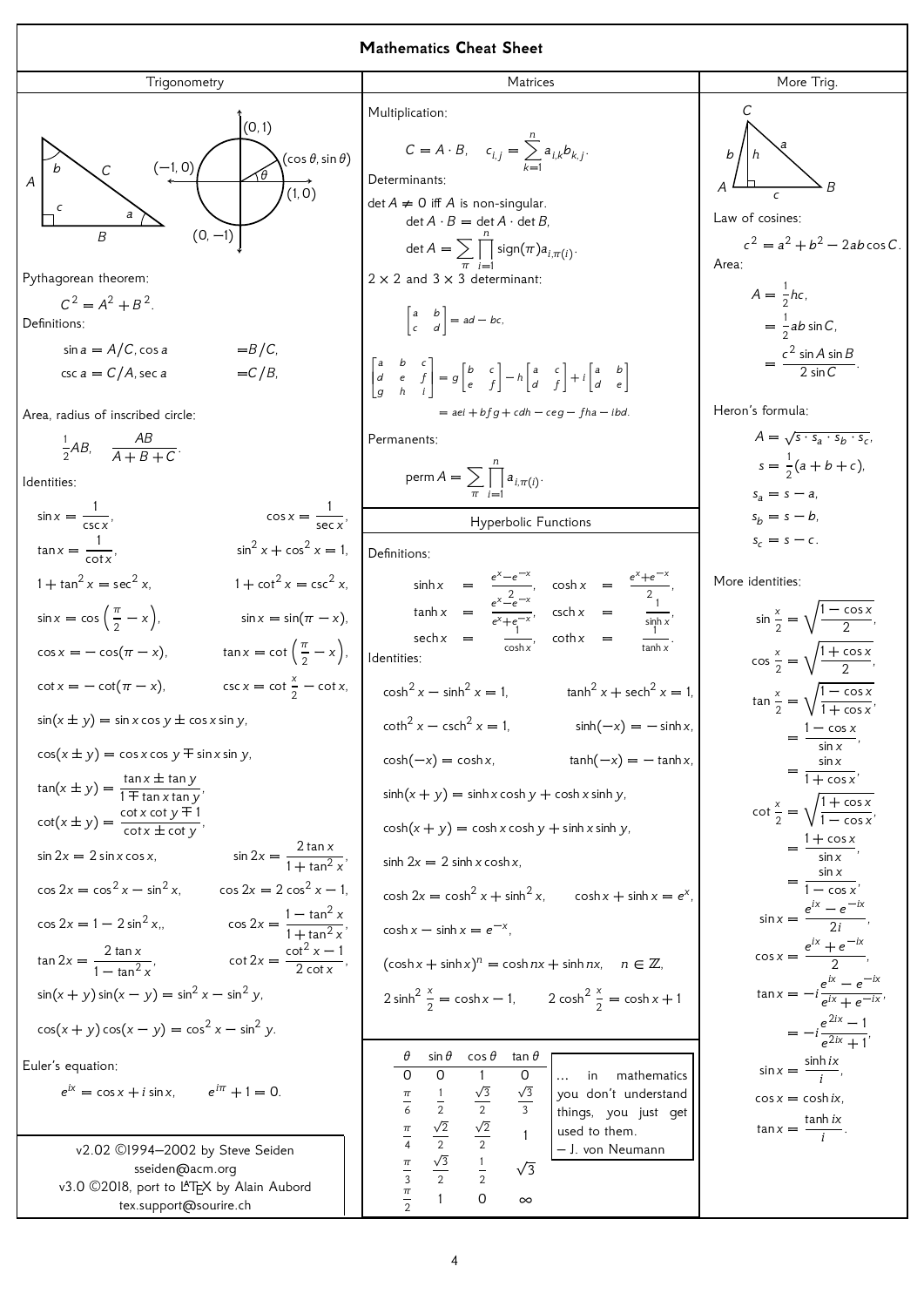|                                                                                                                                      | <b>Mathematics Cheat Sheet</b>                                                             |                                                                                                  |
|--------------------------------------------------------------------------------------------------------------------------------------|--------------------------------------------------------------------------------------------|--------------------------------------------------------------------------------------------------|
| Number Theory                                                                                                                        | Graph Theory                                                                               |                                                                                                  |
| The Chinese remainder theorem: There exists a num-                                                                                   | Definitions:                                                                               | Notation:                                                                                        |
| ber $C$ such that:                                                                                                                   | Loop An edge connecting a vertex to itself.                                                | E(G)<br>Edge set                                                                                 |
| $C \equiv r_1 \mod m_1$                                                                                                              | Directed Each edge has a direction.                                                        | V(G)<br>Vertex set                                                                               |
| $\mathbb{R}^2$ and $\mathbb{R}^2$                                                                                                    | Simple Graph with no loops or multi-edges.                                                 | c(G)<br>Number of components                                                                     |
| $C \equiv r_n \mod m_n$                                                                                                              | <b>Walk</b> A sequence $v_0e_1v_1e_kv_\ell$ .                                              | G[S]<br>Induced subgraph                                                                         |
|                                                                                                                                      | Trail A walk with distinct edges.                                                          | deg(v)<br>Degree of $v$                                                                          |
| if $m_i$ and $m_j$ are relatively prime for $i \neq j$ .                                                                             | Path A trail with distinct vertices.                                                       | $\Delta(G)$<br>Maximum degree                                                                    |
|                                                                                                                                      | <b>Connected</b> A graph where there exists a path be-                                     | $\delta(G)$<br>Minimum degree                                                                    |
| Euler's function: $\phi(x)$ is the number of positive inte-                                                                          | tween any two vertices.                                                                    | $\chi(G)$<br>Chromatic number                                                                    |
| gers less than x relatively prime to x. If $\prod_{i=1}^{n} p_i^{e_i}$ is                                                            | <b>Component</b> A maximal connected subgraph.                                             | Edge chromatic number<br>$\chi_E(G)$                                                             |
| the prime factorization of $x$ then                                                                                                  | Tree A connected acyclic graph.                                                            | $G^c$<br>Complement graph                                                                        |
| $\phi(x) = \prod_{i=1}^{n} p_i^{e_i-1}(p_i - 1).$                                                                                    | Free tree A tree with no root.                                                             | $K_n$<br>Complete graph                                                                          |
|                                                                                                                                      | <b>DAG</b> Directed acyclic graph.                                                         | Complete bipartite graph<br>$K_{n_1,n_2}$                                                        |
| Euler's theorem: If a and b are relatively prime then                                                                                | Eulerian Graph with a trail visiting each edge ex-                                         | $r(k, \ell)$<br>Ramsey number                                                                    |
| $1 \equiv a^{\phi(b)} \mod b$ .                                                                                                      | actly once.                                                                                |                                                                                                  |
| Fermat's theorem:                                                                                                                    | Hamiltonian Graph with a cycle visiting each vertex                                        | Geometry                                                                                         |
| $1 \equiv a^{p-1} \mod p$ .                                                                                                          | exactly once.                                                                              |                                                                                                  |
| The Euclidean algorithm: if $a > b$ are integers then                                                                                | <b>Cut</b> A set of edges whose removal increases the                                      | Projective coordinates: triples $(x, y, z)$ ,                                                    |
| $gcd(a, b) = gcd(a \mod b, b).$                                                                                                      | number of components.                                                                      | not all $x$ , $y$ and $z$ zero.                                                                  |
| If $\prod_{i=1}^n p_i^{e_i}$ is the prime factorization of x then                                                                    | <b>Cut-set</b> A minimal cut.                                                              | $(x, y, z) = (cx, cy, cz)$ $\forall c \neq 0.$                                                   |
|                                                                                                                                      | Cut edge A size I cut.                                                                     | Cartesian<br>Projective                                                                          |
| $S(x) = \sum_{d v} d = \prod_{i=1}^{n} \frac{p_i^{e_i+1} - 1}{p_i - 1}.$                                                             | k-Connected A graph connected with the removal                                             | (x, y)<br>(x, y, 1)                                                                              |
|                                                                                                                                      | of any $k-1$ vertices.<br><b>k-Tough</b> $\forall S \subseteq V, S \neq \emptyset$ we have | $y = mx + b$ $(m, -1, b)$                                                                        |
| Perfect Numbers: x is an even perfect number iff                                                                                     | $k \cdot c(G - S) \leq  S $ .                                                              | $(1, 0, -c)$<br>$x = c$                                                                          |
| $x = 2^{n-1}(2^n - 1)$ and $2^n - 1$ is prime.                                                                                       | k-Regular A graph where all vertices have degree                                           | Distance formula, $L_p$ and $L_\infty$ metric:                                                   |
|                                                                                                                                      | k.                                                                                         | $\sqrt{(x_1-x_0)^2+(y_1-y_0)^2}$                                                                 |
| Wilson's theorem: $n$ is a prime iff<br>$(n-1)! \equiv -1 \mod n$ .                                                                  | k-Factor A k-regular spanning subgraph.                                                    |                                                                                                  |
|                                                                                                                                      | Matching A set of edges, no two of which are                                               | $\left[  x_1 - x_0 ^p +  y_1 - y_0 ^p \right]^{1/p}$                                             |
| Möbius inversion:                                                                                                                    | adjacent.                                                                                  | $\lim_{p\to\infty}\left[ x_1-x_0 ^p+ y_1-y_0 ^p\right]^{1/p}.$                                   |
| if $i = 1$ .                                                                                                                         | Clique A set of vertices, all of which are adjacent.                                       |                                                                                                  |
| $\mu(i) = \begin{cases} 0 & \text{if } i \text{ is not square-free.} \\ (-1)^r & \text{if } i \text{ is the product of} \end{cases}$ | Ind. set A set of vertices, none of which are adja-                                        | Area of triangle $(x_0, y_0)$ , $(x_1, y_1)$ and                                                 |
| ir distinct primes.                                                                                                                  | cent.                                                                                      | $(x_2, y_2)$ :                                                                                   |
| lf                                                                                                                                   | Vertex cover A set of vertices which cover all                                             | $\frac{1}{2}$ abs $\begin{vmatrix} x_1 - x_0 & y_1 - y_0 \\ x_2 - x_0 & y_2 - y_0 \end{vmatrix}$ |
|                                                                                                                                      | edges.                                                                                     |                                                                                                  |
| $G(a) = \sum_{d a} F(d)$ ,                                                                                                           | <b>Planar graph</b> A graph which can be embeded in                                        | Angle formed by three points:                                                                    |
| then                                                                                                                                 | the plane.                                                                                 |                                                                                                  |
| $F(a) = \sum_{d a} \mu(d) G\left(\frac{a}{d}\right).$                                                                                | Plane graph An embedding of a planar graph.                                                | $(x_2, y_2)$                                                                                     |
|                                                                                                                                      |                                                                                            |                                                                                                  |
| Prime numbers:                                                                                                                       |                                                                                            |                                                                                                  |
| $p_n = n \ln n + n \ln \ln n - n + n \frac{\ln \ln n}{\ln n}$                                                                        |                                                                                            |                                                                                                  |
|                                                                                                                                      | $\sum_{v \in V} \deg(v) = 2m.$                                                             |                                                                                                  |
| $+O\left(\frac{n}{\ln n}\right)$                                                                                                     | If G is planar then $n - m + f = 2$ , so                                                   | $(x_1, y_1)$<br>(0, 0)                                                                           |
|                                                                                                                                      |                                                                                            |                                                                                                  |
| $\pi(n) = \frac{n}{\ln n} + \frac{n}{(\ln n)^2} + \frac{2!n}{(\ln n)^3}$                                                             | $f \leq 2n - 4$ , $m \leq 3n - 6$ .                                                        |                                                                                                  |
|                                                                                                                                      |                                                                                            | $\cos \theta = \frac{(x_1, y_1) \cdot (x_2, y_2)}{\ell_1 \ell_2}.$                               |
| $+O\left(\frac{n}{(\ln n)^4}\right)$ .                                                                                               | Any planar graph has a vertex with degree $\leq$ 5.                                        |                                                                                                  |
|                                                                                                                                      |                                                                                            | Line through two points $(x_0, y_0)$ and                                                         |
|                                                                                                                                      |                                                                                            | $(x_1, y_1)$ :                                                                                   |
|                                                                                                                                      |                                                                                            | $\begin{vmatrix} x & y & 1 \\ x_0 & y_0 & 1 \\ x_1 & y_1 & 1 \end{vmatrix} = 0.$                 |
|                                                                                                                                      |                                                                                            |                                                                                                  |
|                                                                                                                                      |                                                                                            |                                                                                                  |
|                                                                                                                                      |                                                                                            | Area of circle, volume of sphere:                                                                |
|                                                                                                                                      |                                                                                            | $A = \pi r^2$ , $V = \frac{4}{3} \pi r^3$ .                                                      |
|                                                                                                                                      |                                                                                            |                                                                                                  |
|                                                                                                                                      |                                                                                            | If I have seen farther than others, it is                                                        |
|                                                                                                                                      |                                                                                            | because I have stood on the shoulders                                                            |
|                                                                                                                                      |                                                                                            | of giants.                                                                                       |

– Issac Newton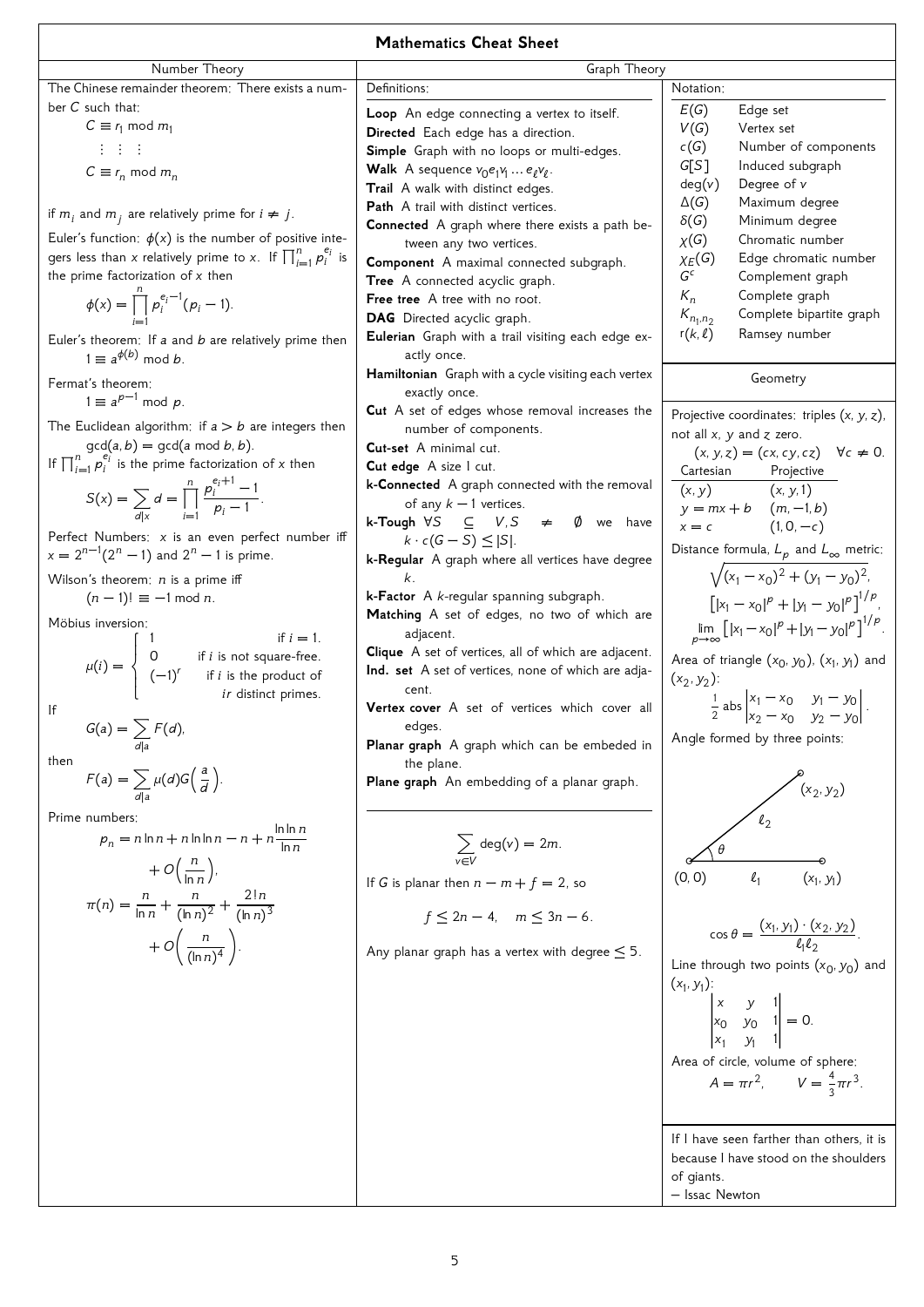| π                                                                                                                                                                  |
|--------------------------------------------------------------------------------------------------------------------------------------------------------------------|
| Wallis' identity:                                                                                                                                                  |
| $\pi = 2 \cdot \frac{2 \cdot 2 \cdot 4 \cdot 4 \cdot 6 \cdot 6 \cdots}{1 \cdot 3 \cdot 3 \cdot 5 \cdot 5 \cdot 7 \cdots}$                                          |
|                                                                                                                                                                    |
| Brouncker's continued fraction expansion:<br>r =<br>ker's continue.<br>$\frac{\pi}{4} = 1 + \frac{1^2}{2 + \frac{3^2}{2 + \frac{5^2}{2 + \frac{7^2}{2 + \dots}}}}$ |
|                                                                                                                                                                    |
|                                                                                                                                                                    |
|                                                                                                                                                                    |
|                                                                                                                                                                    |
|                                                                                                                                                                    |
| Gregrory's series:                                                                                                                                                 |
| $\frac{\pi}{4} = 1 - \frac{1}{3} + \frac{1}{5} - \frac{1}{7} + \frac{1}{6} - \cdots$                                                                               |
|                                                                                                                                                                    |
| Newton's series:                                                                                                                                                   |
| $\frac{\pi}{6} = \frac{1}{2} + \frac{1}{2 \cdot 3 \cdot 2^3} + \frac{1 \cdot 3}{2 \cdot 4 \cdot 5 \cdot 2^5} + \cdots$                                             |
| Sharp's series:                                                                                                                                                    |
|                                                                                                                                                                    |
| $\frac{\pi}{6} = \frac{1}{\sqrt{3}} \left( 1 - \frac{1}{3! \cdot 3} + \frac{1}{3^2 \cdot 5} - \frac{1}{3^3 \cdot 7} + \cdots \right)$                              |
|                                                                                                                                                                    |
| Euler's series:                                                                                                                                                    |
| $\frac{\pi^2}{4} = \frac{1}{12} + \frac{1}{2} + \frac{1}{32} + \frac{1}{42} + \frac{1}{52} + \cdots$                                                               |
|                                                                                                                                                                    |
| $\frac{\pi^2}{8} = \frac{1}{12} + \frac{1}{22} + \frac{1}{52} + \frac{1}{72} + \frac{1}{92} + \cdots$                                                              |
|                                                                                                                                                                    |
| $\frac{\pi^2}{42} = \frac{1}{42} - \frac{1}{24} + \frac{1}{32} - \frac{1}{42} + \frac{1}{52} - \cdots$                                                             |
|                                                                                                                                                                    |
|                                                                                                                                                                    |
|                                                                                                                                                                    |
|                                                                                                                                                                    |
| Partial Fractions                                                                                                                                                  |
|                                                                                                                                                                    |
| Let $N(x)$ and $D(x)$ be polynomial functions of x.<br>$\mathbf{M}$                                                                                                |
|                                                                                                                                                                    |

We can break down  $N(x)/D(x)$  using partial fraction expansion. First, if the degree of  $N$  is greater than or equal to the degree of  $D$ , divide  $N$  by  $D$ , obtaining

 $\frac{N(x)}{D(x)} = Q(x) + \frac{N'(x)}{D(x)},$ 

where the degree of N' is less than that of D. Second, factor  $D(x)$ . Use the following rules: For a nonrepeated factor:  $N(\nu)$  $\lambda$ 

$$
\frac{N(x)}{(x-a)D(x)} = \frac{A}{x-a} + \frac{N'(x)}{D(x)},
$$
\nwhere\n
$$
A = \left[\frac{N(x)}{D(x)}\right]_{x=a}.
$$
\nFor a repeated factor:\n
$$
\frac{N(x)}{(x-a)^m D(x)} = \sum_{k=0}^{m-1} \frac{A_k}{(x-a)^{m-k}} + \frac{N'(x)}{D(x)},
$$
\nwhere\n
$$
A_k = \frac{1}{k!} \left[\frac{d^k}{dx^k} \left(\frac{N(x)}{D(x)}\right)\right]_{x=a}.
$$

The reasonable man adapts himself to the world; the unreasonable persists in trying to adapt the world to himself. Therefore all progress depends on the unreasonable.

– George Bernard Shaw

| $\pi$                                                                            |                                                                                     | Calculus                                                                                                                                                                                          |
|----------------------------------------------------------------------------------|-------------------------------------------------------------------------------------|---------------------------------------------------------------------------------------------------------------------------------------------------------------------------------------------------|
|                                                                                  | Derivatives:                                                                        |                                                                                                                                                                                                   |
| $\frac{4.6.6}{5.5.7}$<br>ction expansion:                                        |                                                                                     | 1. $\frac{d(cu)}{dx} = c\frac{du}{dx}$ , 2. $\frac{d(u+v)}{dx} = \frac{du}{dx} + \frac{dv}{dx}$ , 3. $\frac{d(uv)}{dx} = u\frac{dv}{dx} + v\frac{du}{dx}$                                         |
| $\frac{3^2}{5^2}$                                                                |                                                                                     | <b>4.</b> $\frac{d(u^n)}{dx} = nu^{n-1}\frac{du}{dx}$ , <b>5.</b> $\frac{d(u/v)}{dx} = \frac{v(\frac{du}{dx}) - u(\frac{dv}{dx})}{v^2}$ , <b>6.</b> $\frac{d(e^{cu})}{dx} = ce^{cu}\frac{du}{dx}$ |
| $+\frac{7^2}{2+\cdots}$                                                          |                                                                                     | 7. $\frac{d(c^u)}{dx} = (\ln c)c^u \frac{du}{dx}$ ,<br>8. $\frac{d(\ln u)}{dx} = \frac{1}{u} \frac{du}{dx}$ ,<br>9. $\frac{d(\sin u)}{dx} = \cos u \frac{du}{dx}$ ,                               |
| $\frac{1}{7} + \frac{1}{9} - \cdots$                                             |                                                                                     | 10. $\frac{d(\cos u)}{dx}$ = $-\sin u \frac{du}{dx}$ , 11. $\frac{d(\tan u)}{dx}$ = sec <sup>2</sup> $u \frac{du}{dx}$ , 12. $\frac{d(\cot u)}{dx}$ = csc <sup>2</sup> $u \frac{du}{dx}$          |
| $\frac{1 \cdot 3}{2^3} + \frac{1 \cdot 3}{2 \cdot 4 \cdot 5 \cdot 2^5} + \cdots$ | <b>13.</b> $\frac{d(\sec u)}{dx} = \tan u \sec u \frac{du}{dx}$                     | <b>14.</b> $\frac{d(\csc u)}{dx} = -\cot u \csc u \frac{du}{dx}$                                                                                                                                  |
| $+\frac{1}{3^2 \cdot 5} - \frac{1}{3^3 \cdot 7} + \cdots$                        | <b>15.</b> $\frac{d(\arcsin u)}{dx} = \frac{1}{\sqrt{1-u^2}} \frac{du}{dx}$         | <b>16.</b> $\frac{d(\arccos u)}{dx} = \frac{-1}{\sqrt{1 - u^2}} \frac{du}{dx}$                                                                                                                    |
| $\frac{1}{3^2} + \frac{1}{4^2} + \frac{1}{5^2} + \cdots$                         | <b>17.</b> $\frac{d(\arctan u)}{dx} = \frac{1}{1+u^2} \frac{du}{dx}$                | <b>18.</b> $\frac{d(\text{arccot }u)}{dx} = \frac{-1}{1 + u^2} \frac{du}{dx}$                                                                                                                     |
| $\frac{1}{5^2} + \frac{1}{7^2} + \frac{1}{9^2} + \cdots$                         | <b>19.</b> $\frac{d(\text{arcsec }u)}{dx} = \frac{1}{\sqrt{1-\mu^2}} \frac{du}{dx}$ | <b>20.</b> $\frac{d(\text{arccsc }u)}{dx} = \frac{-1}{u\sqrt{1-u^2}}\frac{du}{dx}$                                                                                                                |
| $\frac{1}{3^2} - \frac{1}{4^2} + \frac{1}{5^2} - \cdots$                         | <b>21.</b> $\frac{d(\sinh u)}{dx} = \cosh u \frac{du}{dx}$                          | <b>22.</b> $\frac{d(\cosh u)}{dx} = \sinh u \frac{du}{dx}$                                                                                                                                        |
|                                                                                  | <b>23.</b> $\frac{d(\tanh u)}{dx} = \operatorname{sech}^2 u \frac{du}{dx}$          | <b>24.</b> $\frac{d(\coth u)}{dx} = -\csch^2 u \frac{du}{dx}$                                                                                                                                     |
| polynomial functions of x.                                                       | <b>25.</b> $\frac{d(\text{sech }u)}{dx}$ = - sech <i>u</i> tanh $u\frac{du}{dx}$ ,  | <b>26.</b> $\frac{d(\text{csch }u)}{dx}$ = - csch u coth $u\frac{du}{dx}$ ,                                                                                                                       |
| $/D(x)$ using partial fraction<br>gree of $N$ is greater than or                 | <b>27.</b> $\frac{d(\arcsinh u)}{dx} = \frac{1}{\sqrt{1 + u^2}} \frac{du}{dx},$     | <b>28.</b> $\frac{d(\text{arccosh }u)}{dx} = \frac{1}{\sqrt{u^2-1}}\frac{du}{dx}$                                                                                                                 |
| , divide $N$ by $D$ , obtaining<br>$\frac{\sqrt{(x)}}{D(x)},$                    | <b>29.</b> $\frac{d(\arctanh u)}{dx} = \frac{1}{1-u^2}\frac{du}{dx},$               | <b>30.</b> $\frac{d(\text{arccoth }u)}{dx} = \frac{1}{u^2 - 1} \frac{du}{dx}$                                                                                                                     |
| less than that of D. Second,<br>Ilowing rules: For a non-                        | <b>31.</b> $\frac{d(\text{arcsech }u)}{dx} = \frac{-1}{u\sqrt{1-u^2}}\frac{du}{dx}$ | <b>32.</b> $\frac{d(\text{arccsch }u)}{dx} = \frac{-1}{ u \sqrt{1+u^2}}\frac{du}{dx}.$                                                                                                            |
|                                                                                  |                                                                                     |                                                                                                                                                                                                   |

Integrals:

1. 
$$
\int c u dx = c \int u dx
$$
,  
\n2.  $\int (u+v) dx = \int u dx + \int v dx$ ,  
\n3.  $\int x^n dx = \frac{1}{n+1}x^{n+1}$ ,  $n \ne -1$ ,  
\n4.  $\int \frac{1}{x}dx = \ln x$ ,  
\n5.  $\int e^x dx = e^x$ ,  
\n6.  $\int \frac{dx}{1+x^2} = \arctan x$ ,  
\n7.  $\int u \frac{dv}{dx} dx = uv - \int v \frac{du}{dx} dx$ ,  
\n8.  $\int \sin x dx = -\cos x$ ,  
\n9.  $\int \cos x dx = \sin x$ ,  
\n10.  $\int \tan x dx = -\ln|\cos x|$ ,  
\n11.  $\int \cot x dx = \ln|\cos x|$ ,  
\n12.  $\int \sec x dx = \ln|\sec x + \tan x|$ ,  
\n13.  $\int \csc x dx = \ln|\csc x + \cot x|$ ,  
\n14.  $\int \arcsin \frac{x}{a} dx = \arcsin \frac{x}{a} + \sqrt{a^2 - x^2}$ ,  $a > 0$ ,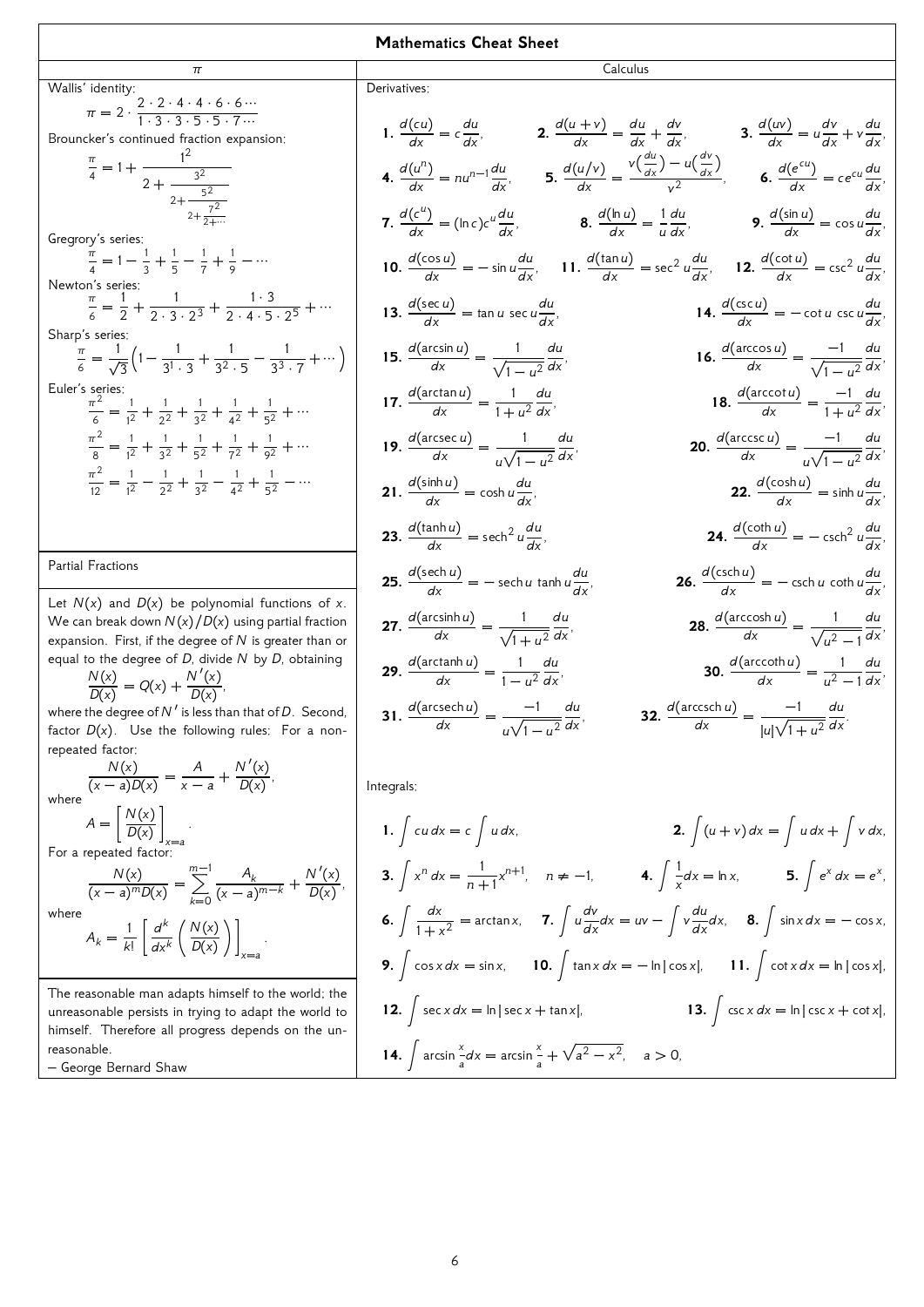Calculus Cont.

15. 
$$
\int \arccos \frac{x}{a} dx = \arccos \frac{x}{a} - \sqrt{a^2 - x^2}
$$
,  $a > 0$ .  
\n16.  $\int \arctan \frac{x}{a} dx = x \arctan \frac{x}{a} - \frac{a}{2} \ln(a^2 + x^2)$ ,  $a > 0$ .  
\n17.  $\int \sin^2(ax) dx = \frac{1}{2a} (ax - \sin(ax) \cos(ax))$ .  
\n18.  $\int \cos^2(ax) dx = \frac{1}{2a} (ax + \sin(ax) \cos(ax))$ .  
\n19.  $\int \sec^2 x dx = \tan x$ .  
\n20.  $\int \csc^2 x dx = -\cot x$ .  
\n21.  $\int \sin^m x dx = -\frac{\sin^{n-1} x \cos x}{n} + \frac{n-1}{n} \int \cos^{n-2} x dx$ .  
\n22.  $\int \cos^n x dx = -\frac{\cos^{n-1} x \sin x}{n} + \frac{n-1}{n} \int \cos^{n-2} x dx$ .  
\n23.  $\int \tan^n x dx = \frac{\tan^{n-1} x}{n-1} - \int \tan^{n-2} x dx$ ,  $n \ne 1$ .  
\n24.  $\int \cot^n x dx = -\frac{\cot x \csc^{n-1} x}{n-1} + \frac{n-2}{n-1} \int \cot^{n-2} x dx$ .  
\n25.  $\int \sec^2 x dx = \frac{\tan x \sec^{n-1} x}{n-1} + \frac{n-2}{n-1} \int \sec^{n-2} x dx$ .  
\n26.  $\int \csc^n x dx = -\frac{\csc^{n-1} x}{n-1} + \frac{n-2}{n-1} \int \csc^{n-2} x dx$ .  
\n27.  $\int \sinh x dx = \cosh x$ .  
\n28.  $\int \tanh x dx = \ln |\cosh x|$ .  
\n29.  $\int \tanh x dx = \ln |\cosh x|$ .  
\n30.  $\int \coth x dx = \ln |\sinh x|$ .  
\n31.  $\int \operatorname{sech}^2 x dx = \arcsinh \frac{x}{2} + \sqrt{x^2 + a^2}$ ,  $a > 0$ .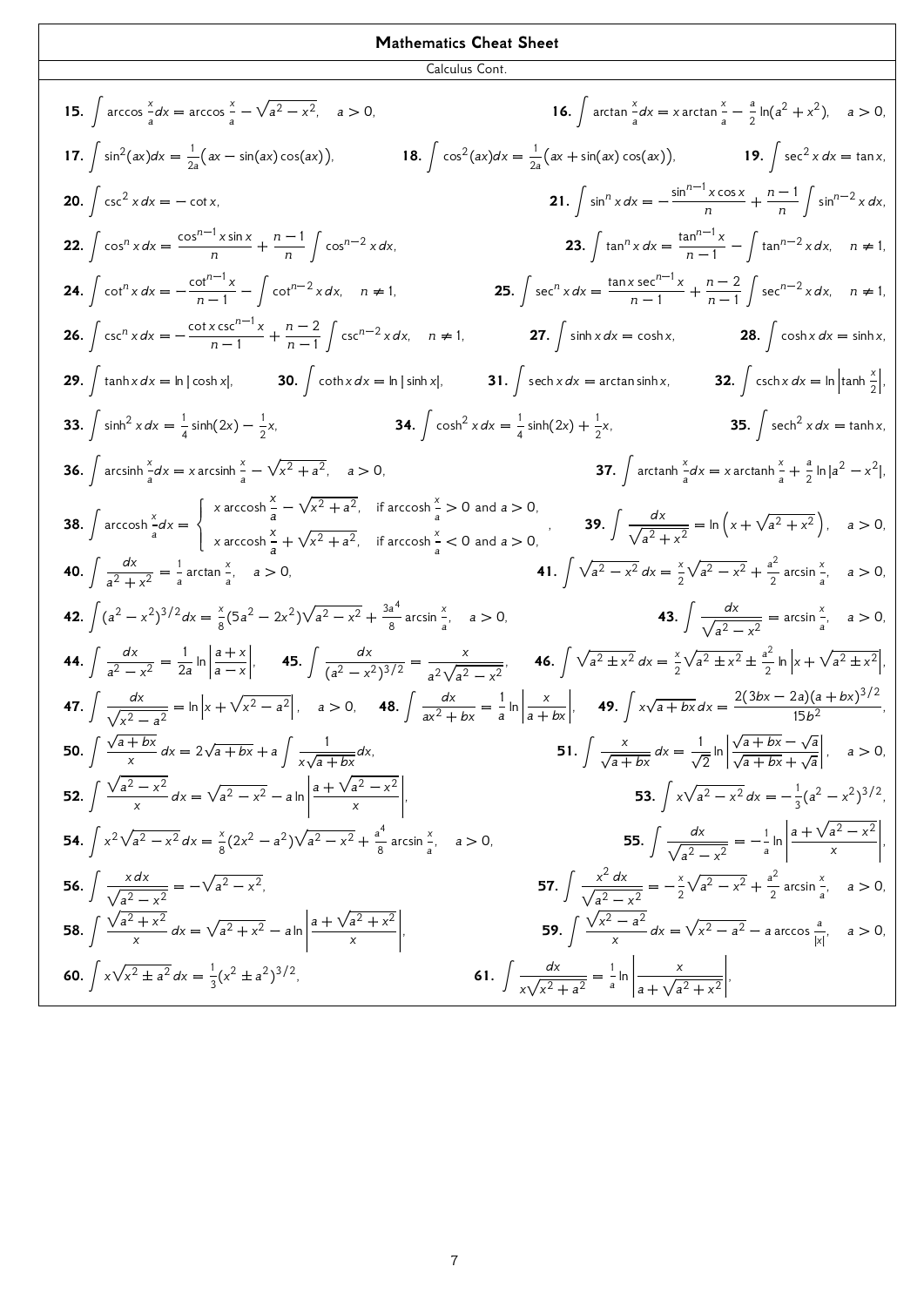**Mathematics The at Sheet**  
\n**62.** 
$$
\int \frac{dx}{x} \sqrt{x^2 - a^2} = \frac{1}{2} \arccos \frac{a}{b^2}
$$
. **a** > 0, **63.**  $\int \frac{dx}{x^2 \sqrt{x^2 + a^2}} = \mp \frac{\sqrt{x^2 \pm a^2}}{x^2 \sqrt{x^2 \pm a^2}} = \frac{\sqrt{x^2 \pm a^2}}{x^2 \sqrt{x^2 \pm a^2}} = \frac{\sqrt{x^2 \pm a^2}}{x^2 \sqrt{x^2 \pm a^2}} = \frac{\sqrt{x^2 \pm a^2}}{x^2 \sqrt{x^2 \pm a^2}} = \frac{\pi}{x^2 \sqrt{x^2 \pm a^2}} = \frac{\pi}{x^2 \sqrt{x^2 \pm a^2}} = \frac{\pi}{x^2 \sqrt{x^2 \pm a^2}} = \frac{\pi}{x^2 \sqrt{x^2 \pm a^2}} = \frac{\pi}{x^2 \sqrt{x^2 \pm a^2}} = \frac{\pi}{x^2 \sqrt{x^2 \pm a^2}} = \frac{\pi}{x^2 \sqrt{x^2 \pm a^2}} = \frac{\pi}{x^2 \sqrt{x^2 \pm a^2}} = \frac{\pi}{x^2 \sqrt{x^2 \pm a^2}} = \frac{\pi}{x^2 \sqrt{x^2 \pm a^2}} = \frac{\pi}{x^2 \sqrt{x^2 \pm a^2}} = \frac{\pi}{x^2 \sqrt{x^2 \pm a^2}} = \frac{\pi}{x^2 \sqrt{x^2 \pm a^2}} = \frac{\pi}{x^2 \sqrt{x^2 \pm a^2}} = \frac{\pi}{x^2 \sqrt{x^2 \pm b^2 \pm b^2}} = \frac{\pi}{x^2 \sqrt{x^2 \pm b^2 \pm b^2}} = \frac{\pi}{x^2 \sqrt{x^2 \pm b^2 \pm b^2}} = \frac{\pi}{x^2 \sqrt{x^2 \pm b^2 \pm b^2}} = \frac{\pi}{x^2 \sqrt{x^2 \pm b^2 \pm b^2}} = \frac{\pi}{x^2 \sqrt{x^2 \pm b^2 \pm b^2}} = \frac{\pi}{x^2 \sqrt{x^2 \pm b^2 \pm b^2}} = \frac{\pi}{x^2 \sqrt{x^2 \pm b^2 \pm b^2}} = \frac{\pi}{x^2 \sqrt{x^2 \pm b^2 \pm b^2}} = \frac{\pi}{x^2 \sqrt{x^2 \pm b^2 \pm b^2}} = \frac{\pi}{x^2 \sqrt{x$ 

,

,

,

,

,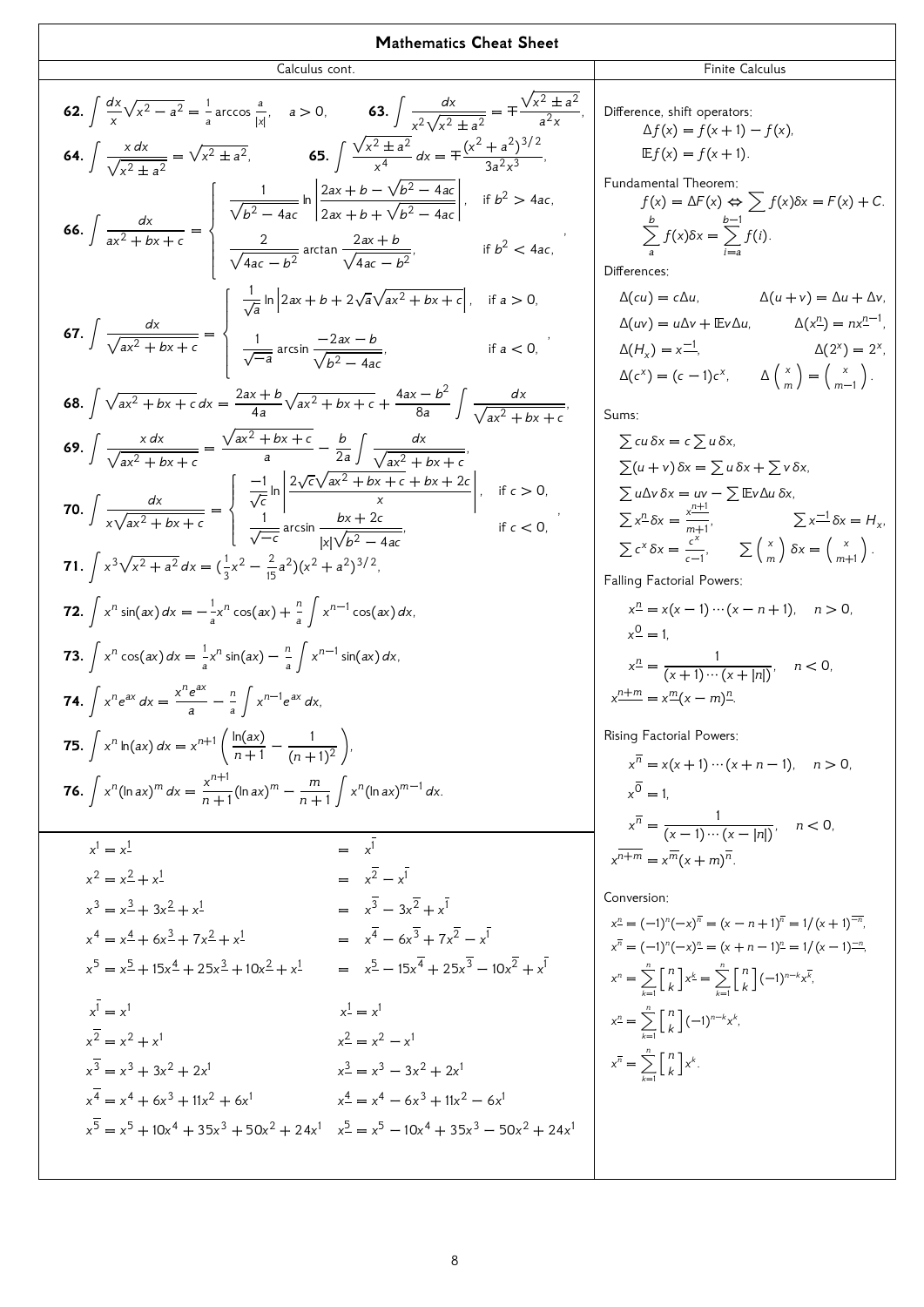| т.<br>v. | ۰.<br>.,<br>$\sim$<br>× |
|----------|-------------------------|

| Taylor's series:                                                               |                                                                                                                         |                                                                                               | Ordinary power series:                                                                                      |
|--------------------------------------------------------------------------------|-------------------------------------------------------------------------------------------------------------------------|-----------------------------------------------------------------------------------------------|-------------------------------------------------------------------------------------------------------------|
|                                                                                | $f(x) = f(a) + (x - a)f'(a) + \frac{(x - a)^2}{2}f''(a) + \cdots = \sum_{i=0}^{\infty} \frac{(x - a)^i}{i!}f^{(i)}(a).$ |                                                                                               | $A(x) = \sum_{i=1}^{n} a_i x^{i}$ .                                                                         |
|                                                                                |                                                                                                                         |                                                                                               |                                                                                                             |
| Expansions:                                                                    |                                                                                                                         |                                                                                               | Exponential power series:                                                                                   |
|                                                                                | $= 1 + x + x2 + x3 + x4 + $                                                                                             | $= \sum_{i=0}^{\infty} x^i$ ,                                                                 |                                                                                                             |
| $\overline{1-x}$                                                               |                                                                                                                         |                                                                                               | $A(x) = \sum_{i=0}^{n} a_i \frac{x^i}{i!}$ .                                                                |
| $\frac{1}{1-cx}$                                                               | $= 1 + cx + c2x2 + c3x3 + $                                                                                             | $= \sum_{i=0}^{\infty} c^i x^i$                                                               |                                                                                                             |
|                                                                                |                                                                                                                         |                                                                                               | Dirichlet power series:                                                                                     |
| $\frac{1}{1-x^n}$                                                              | $= 1 + x^n + x^{2n} + x^{3n} + \cdots$                                                                                  | $= \sum_{i=0}^{\infty} x^{ni}$                                                                | $A(x) = \sum_{i=1}^{n} \frac{a_i}{i^x}$ .                                                                   |
|                                                                                | $= x + 2x^{2} + 3x^{3} + 4x^{4} + \cdots$                                                                               | $= \sum_{i=0}^{\infty} ix^i$                                                                  |                                                                                                             |
| $\frac{x}{(1-x)^2}$                                                            |                                                                                                                         |                                                                                               | Binomial theorem:                                                                                           |
| $\sum_{k=0}^{n} \begin{cases} n \\ k \end{cases} \frac{k! z^{k}}{(1-z)^{k+1}}$ | $= x + 2^n x^2 + 3^n x^3 + 4^n x^4 + \cdots$                                                                            | $= \sum_{i=0}^{\infty} i^n x^i$                                                               | $(x + y)^n = \sum_{k=0}^{n} {n \choose k} x^{n-k} y^k$ .                                                    |
|                                                                                |                                                                                                                         |                                                                                               |                                                                                                             |
| $e^{x}$                                                                        | $= 1 + x + \frac{1}{2}x^2 + \frac{1}{6}x^3 + \cdots$                                                                    | $= \sum_{i=0}^{\infty} \frac{x^i}{i!},$                                                       | Difference of like powers:                                                                                  |
|                                                                                |                                                                                                                         |                                                                                               |                                                                                                             |
| $ln(1 + x)$                                                                    | $= x - \frac{1}{2}x^2 + \frac{1}{3}x^3 - \frac{1}{4}x^4 - \cdots$                                                       | $= \sum_{i=1}^{\infty} (-1)^{i+1} \frac{x^{i}}{i}$                                            | $x^n - y^n = (x - y) \sum_{n=1}^{n-1} x^{n-1-k} y^k$ .                                                      |
|                                                                                |                                                                                                                         |                                                                                               |                                                                                                             |
| $\ln \frac{1}{1-x}$                                                            | $= x + \frac{1}{2}x^2 + \frac{1}{3}x^3 + \frac{1}{4}x^4 + \cdots$                                                       | $= \sum_{i=1}^{\infty} \frac{x^i}{i!}$                                                        | For ordinary power series:<br>$\alpha A(x) + \beta B(x) = \sum_{i=0}^{\infty} (\alpha a_i + \beta b_i) x^i$ |
|                                                                                |                                                                                                                         |                                                                                               |                                                                                                             |
| $\sin x$                                                                       | $= x - \frac{1}{3} [x^3 + \frac{1}{5} [x^5 - \frac{1}{7} [x^7 + \cdots])$                                               | $= \sum_{i=0}^{\infty} (-1)^i \frac{x^{2i+1}}{(2i+1)!}$                                       | $= \sum_{i=k}^{\infty} a_{i-k} x^i$<br>$x^k A(x)$                                                           |
|                                                                                |                                                                                                                         |                                                                                               |                                                                                                             |
| $\cos x$                                                                       | $= 1 - \frac{1}{2}  x^2 + \frac{1}{4}  x^4 - \frac{1}{6}  x^6 + \cdots$                                                 | $= \sum_{i=0}^{\infty} (-1)^i \frac{x^{2i}}{(2i)!}$                                           | $\frac{A(x)-\sum_{i=0}^{k-1}a_ix^i}{k}$<br>$= \sum_{i=0}^{\infty} a_{i+k} x^{i}$                            |
|                                                                                |                                                                                                                         |                                                                                               |                                                                                                             |
| $tan^{-1}$ x                                                                   | $= x - \frac{1}{3}x^3 + \frac{1}{5}x^5 - \frac{1}{7}x^7 + \cdots$                                                       | $= \sum_{i=0}^{\infty} (-1)^i \frac{x^{2i+1}}{(2i+1)}$                                        | $= \sum_{i=0}^{\infty} c^i a_i x^i$<br>A(cx)                                                                |
|                                                                                |                                                                                                                         |                                                                                               | $= \sum_{i=0}^{\infty} (i+1)a_{i+1}x^{i}$<br>A'(x)                                                          |
| $(1 + x)^n$                                                                    | $= 1 + nx + \frac{n}{(n-1)}2x^2 + \cdots$                                                                               | $= \sum_{i=0}^{\infty} {n \choose i} x^{i}$                                                   |                                                                                                             |
|                                                                                |                                                                                                                         |                                                                                               | $= \sum_{i=1}^{\infty} i a_i x^i$ ,<br>xA'(x)                                                               |
| $\frac{1}{(1-x)^{n+1}}$                                                        | $= 1 + (n+1)x + \binom{n+2}{2}x^2 + \cdots$                                                                             | $= \sum_{i=0}^{\infty} {i+n \choose i} x^{i}$                                                 | $= \sum_{i=1}^{\infty} \frac{a_{i-1}}{i} x^{i}$<br>$\int A(x) dx$                                           |
|                                                                                | $= 1 - \frac{1}{2}x + \frac{1}{12}x^2 - \frac{1}{720}x^4 + \cdots$                                                      | $= \sum_{i=0}^{\infty} \frac{B_i x^i}{i!},$                                                   |                                                                                                             |
| $\frac{x}{e^x-1}$                                                              |                                                                                                                         |                                                                                               | $\frac{A(x)+A(-x)}{2}$<br>$= \sum_{i=0}^{\infty} a_{2i} x^{2i}$                                             |
| $\frac{1}{2x}(1-\sqrt{1-4x})$                                                  | $= 1 + x + 2x^{2} + 5x^{3} + \cdots$                                                                                    | $= \sum_{i=0}^{\infty} \frac{1}{i+1} \left( \begin{array}{c} 2i \\ i \end{array} \right) x^i$ |                                                                                                             |
|                                                                                |                                                                                                                         |                                                                                               | $\frac{A(x)-A(-x)}{2}$<br>$= \sum_{i=0}^{\infty} a_{2i+1} x^{2i+1}$ .                                       |
| $\frac{1}{\sqrt{1-4x}}$                                                        | $= 1 + 2x + 6x^{2} + 20x^{3} + \cdots$                                                                                  | $= \sum_{i=0}^{\infty} \binom{2i}{i} x^i,$                                                    |                                                                                                             |
|                                                                                |                                                                                                                         |                                                                                               | Summation: If $b_i = \sum_{j=0}^{i} a_i$ then                                                               |
| $\frac{1}{\sqrt{1-4x}}\left(\frac{1-\sqrt{1-4x}}{2x}\right)^n$                 | $= 1 + (2 + n)x + {4+n \choose 2}x^2 + \cdots = \sum_{i=0}^{\infty} {2i+n \choose i}x^i$                                |                                                                                               |                                                                                                             |
|                                                                                |                                                                                                                         |                                                                                               | $B(x) = \frac{1}{1-x}A(x).$                                                                                 |
| $\frac{1}{1-x}$ ln $\frac{1}{1-x}$                                             | $= x + \frac{3}{2}x^2 + \frac{11}{6}x^3 + \frac{25}{12}x^4 + \cdots$                                                    | $= \sum_{i=1}^{\infty} H_i x^i$                                                               | Convolution:                                                                                                |
|                                                                                |                                                                                                                         |                                                                                               | $A(x)B(x) = \sum_{i=0}^{\infty} \left( \sum_{i=0}^{i} a_i b_{i-j} \right) x^i.$                             |
| $\frac{1}{2}$ $\left(\ln \frac{1}{1-x}\right)^2$                               | $=\frac{1}{2}x^2+\frac{3}{4}x^3+\frac{11}{24}x^4+\cdots$                                                                | $= \sum_{i=2}^{\infty} \frac{H_{i-1}x^{i}}{i},$                                               |                                                                                                             |
|                                                                                |                                                                                                                         |                                                                                               |                                                                                                             |
| $\frac{x}{1-x-x^2}$                                                            | $= x + x2 + 2x3 + 3x4 + $                                                                                               | $= \sum_{i=0}^{\infty} F_i x^i$                                                               | God made the natural numbers; all the rest is the                                                           |
| $\frac{F_n x}{1-(F_{n-1}+F_{n+1})x-(-1)^n x^2}$                                | = $F_n x + F_{2n} x^2 + F_{3n} x^3 + \cdots$                                                                            | $= \sum_{i=0}^{\infty} F_{ni}x^{i}$ .                                                         | work of man.                                                                                                |
|                                                                                |                                                                                                                         |                                                                                               | - Leopold Kronecker                                                                                         |
|                                                                                |                                                                                                                         |                                                                                               |                                                                                                             |

9